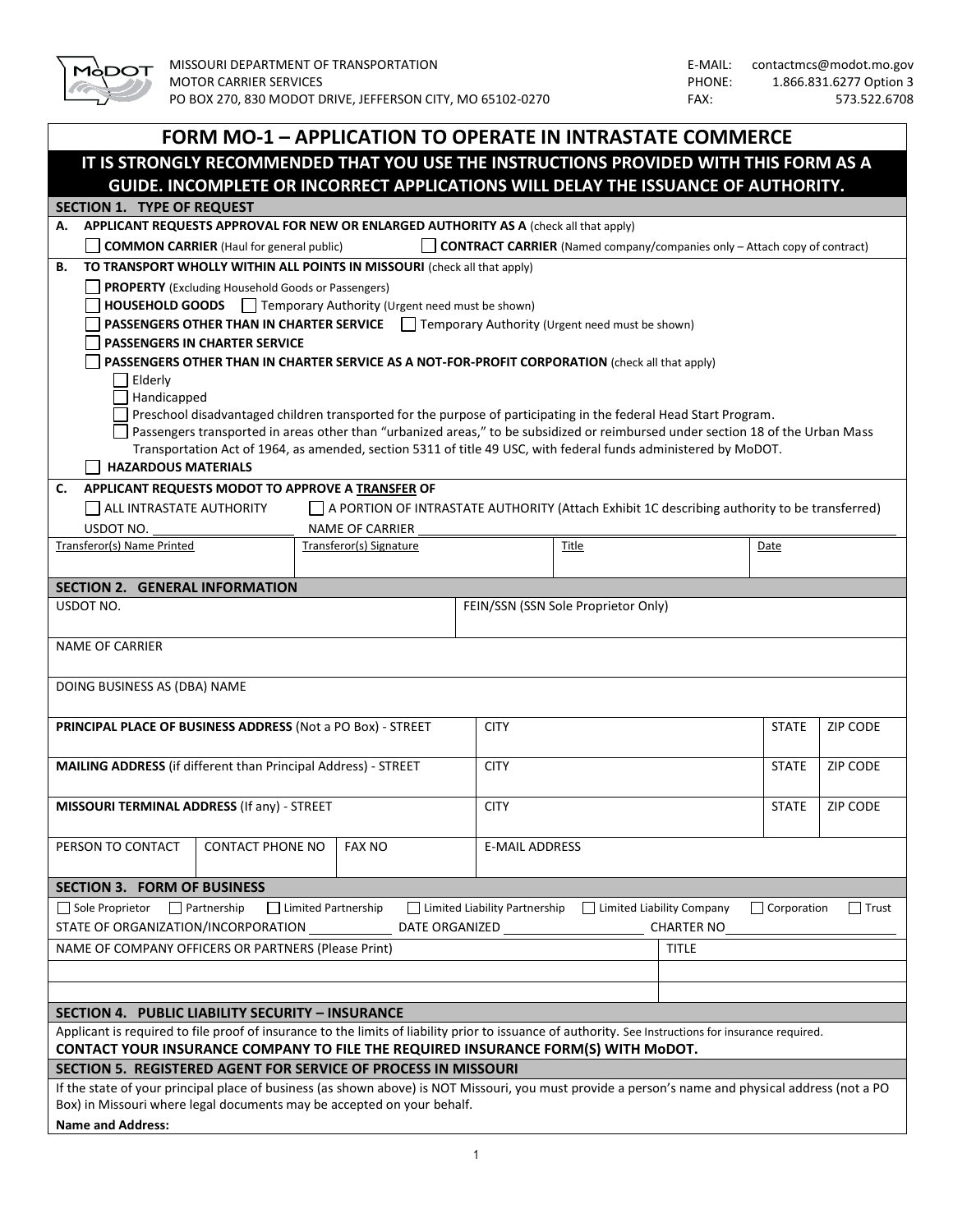| <b>SECTION 6. REGULATORY LICENSE FEES (Not Required for Not-for-Profit Corporations)</b>                                                                                                                                                                                                                                                                                                                                  |                                                                                          |                                                                                                                                                                                                                                                                |                     |
|---------------------------------------------------------------------------------------------------------------------------------------------------------------------------------------------------------------------------------------------------------------------------------------------------------------------------------------------------------------------------------------------------------------------------|------------------------------------------------------------------------------------------|----------------------------------------------------------------------------------------------------------------------------------------------------------------------------------------------------------------------------------------------------------------|---------------------|
| Applicant will need to purchase _____________ door decals or _____________                                                                                                                                                                                                                                                                                                                                                |                                                                                          | window decals. (See instructions for decal type and payment options)                                                                                                                                                                                           |                     |
|                                                                                                                                                                                                                                                                                                                                                                                                                           | (number)<br>(number)                                                                     | □ Applicant has interstate authority and has/will pay regulatory fees under the Unified Carrier Registration (UCR) program.                                                                                                                                    |                     |
| <b>SECTION 7. HAZARDOUS MATERIALS</b> (Required ONLY for Hazardous Materials Applicants)                                                                                                                                                                                                                                                                                                                                  |                                                                                          |                                                                                                                                                                                                                                                                |                     |
| APPLICANT WILL TRANSPORT HAZARDOUS MATERIALS REQUIRING:                                                                                                                                                                                                                                                                                                                                                                   |                                                                                          |                                                                                                                                                                                                                                                                |                     |
|                                                                                                                                                                                                                                                                                                                                                                                                                           | S1 Million in Public Liability & Property Damage in accordance with 4 CSR 265-10.030; OR |                                                                                                                                                                                                                                                                |                     |
|                                                                                                                                                                                                                                                                                                                                                                                                                           | \$5 Million in Public Liability & Property Damage in accordance with 4 CSR 265-10.030    |                                                                                                                                                                                                                                                                |                     |
| APPLICANT DESIRES TO TRANSPORT THE FOLLOWING HAZARD CLASSES/DIVISIONS: (Check ALL that apply)<br>(If you transport ALL divisions within a class check the box titled "All Divisions")                                                                                                                                                                                                                                     |                                                                                          |                                                                                                                                                                                                                                                                |                     |
| <b>CLASS 1 EXPLOSIVES:</b><br>Division 1.1 Explosives that have a Mass Explosion Hazard<br>Division 1.2 Explosives that have a Projection Hazard<br>Division 1.4 Explosive Devices that present a Minor Blast Hazard<br>Division 1.5 Very Insensitive Explosives<br>Division 1.6 Extremely Insensitive Detonating Substances                                                                                              | ALL Divisions of Class 1 Explosives                                                      | Division 1.3 Explosives that have a Fire Hazard and either a Minor Blast Hazard or a Minor Projection Hazard, or both                                                                                                                                          |                     |
| <b>CLASS 2 GASSES:</b><br>ALL Divisions of Class 2 Gasses<br>Division 2.1 Gasses that are Flammable<br>Division 2.2 Gasses that are Non-Flammable and Compressed<br>Division 2.3 Gasses that are Poisonous                                                                                                                                                                                                                |                                                                                          |                                                                                                                                                                                                                                                                |                     |
| CLASS 3 FLAMMABLE AND COMBUSTIBLE LIQUIDS                                                                                                                                                                                                                                                                                                                                                                                 |                                                                                          |                                                                                                                                                                                                                                                                |                     |
| <b>CLASS 4 FLAMMABLE SOLIDS:</b><br>Division 4.1 Solids that are Flammable<br>Division 4.2 Material that is Spontaneously Combustible<br>Division 4.3 Material that is Dangerous When Wet.                                                                                                                                                                                                                                | ALL Divisions of Class 4 Flammable Solids                                                |                                                                                                                                                                                                                                                                |                     |
| <b>CLASS 5 OXIDIZERS AND ORGANIC PEROXIDES:</b><br>Division 5.1 Oxidizers<br>Division 5.2 Organic Peroxides                                                                                                                                                                                                                                                                                                               |                                                                                          | ALL Divisions of Class 5 Oxidizers and Organic Peroxides                                                                                                                                                                                                       |                     |
| <b>CLASS 6 POISONS:</b><br>All Divisions of Class 6 Poisons<br>Division 6.1 A Poison Liquid which is a PIH Zone A<br>Division 6.1 B Poison Liquid which is a PIH Zone B<br>Division 6.1 Poison, Poisonous Liquid with no inhalation hazard<br>Division 6.1 Solid, Poison which is a solid                                                                                                                                 | Division 6.2 Material that is an Infectious Substance (Etiologic Agent)                  |                                                                                                                                                                                                                                                                |                     |
| <b>CLASS 7 RADIOACTIVE MATERIALS</b>                                                                                                                                                                                                                                                                                                                                                                                      |                                                                                          |                                                                                                                                                                                                                                                                |                     |
| <b>CLASS 8 CORROSIVES</b>                                                                                                                                                                                                                                                                                                                                                                                                 |                                                                                          |                                                                                                                                                                                                                                                                |                     |
| <b>CLASS 9 MISCELLANEOUS</b>                                                                                                                                                                                                                                                                                                                                                                                              |                                                                                          |                                                                                                                                                                                                                                                                |                     |
| <b>ORM-D (Other Regulated Materials)</b><br>$\mathsf{L}$                                                                                                                                                                                                                                                                                                                                                                  |                                                                                          |                                                                                                                                                                                                                                                                |                     |
|                                                                                                                                                                                                                                                                                                                                                                                                                           |                                                                                          |                                                                                                                                                                                                                                                                |                     |
|                                                                                                                                                                                                                                                                                                                                                                                                                           |                                                                                          | <b>SECTION 8. SAFETY COMPLIANCE &amp; SIGNATURE</b> (An Attorney is NOT required to sign the application on behalf of a Corporation)                                                                                                                           |                     |
|                                                                                                                                                                                                                                                                                                                                                                                                                           |                                                                                          | Commercial motor vehicle safety regulations apply to motor carriers operating in intrastate commerce. For more information about Safety<br>regulations that apply to your operation visit the Safety & Compliance section of our website at www.modot.org/mcs. |                     |
| Under penalty of perjury under the laws of the State of Missouri and the United States of America, the information in this application or attached<br>hereto is true, correct and complete to the best of my knowledge, I am authorized to sign this application on behalf of the applicant and the<br>signature below is my own true and correct signature made by me or my legal representative and by no other person. |                                                                                          |                                                                                                                                                                                                                                                                |                     |
| Applicant(s)/Attorney Name Printed                                                                                                                                                                                                                                                                                                                                                                                        | Applicant(s)/Attorney Signature                                                          | <b>Title</b>                                                                                                                                                                                                                                                   | Date                |
|                                                                                                                                                                                                                                                                                                                                                                                                                           |                                                                                          |                                                                                                                                                                                                                                                                |                     |
| If Attorney signed on behalf of Applicant above, print address                                                                                                                                                                                                                                                                                                                                                            |                                                                                          |                                                                                                                                                                                                                                                                | Attorney MO Bar No. |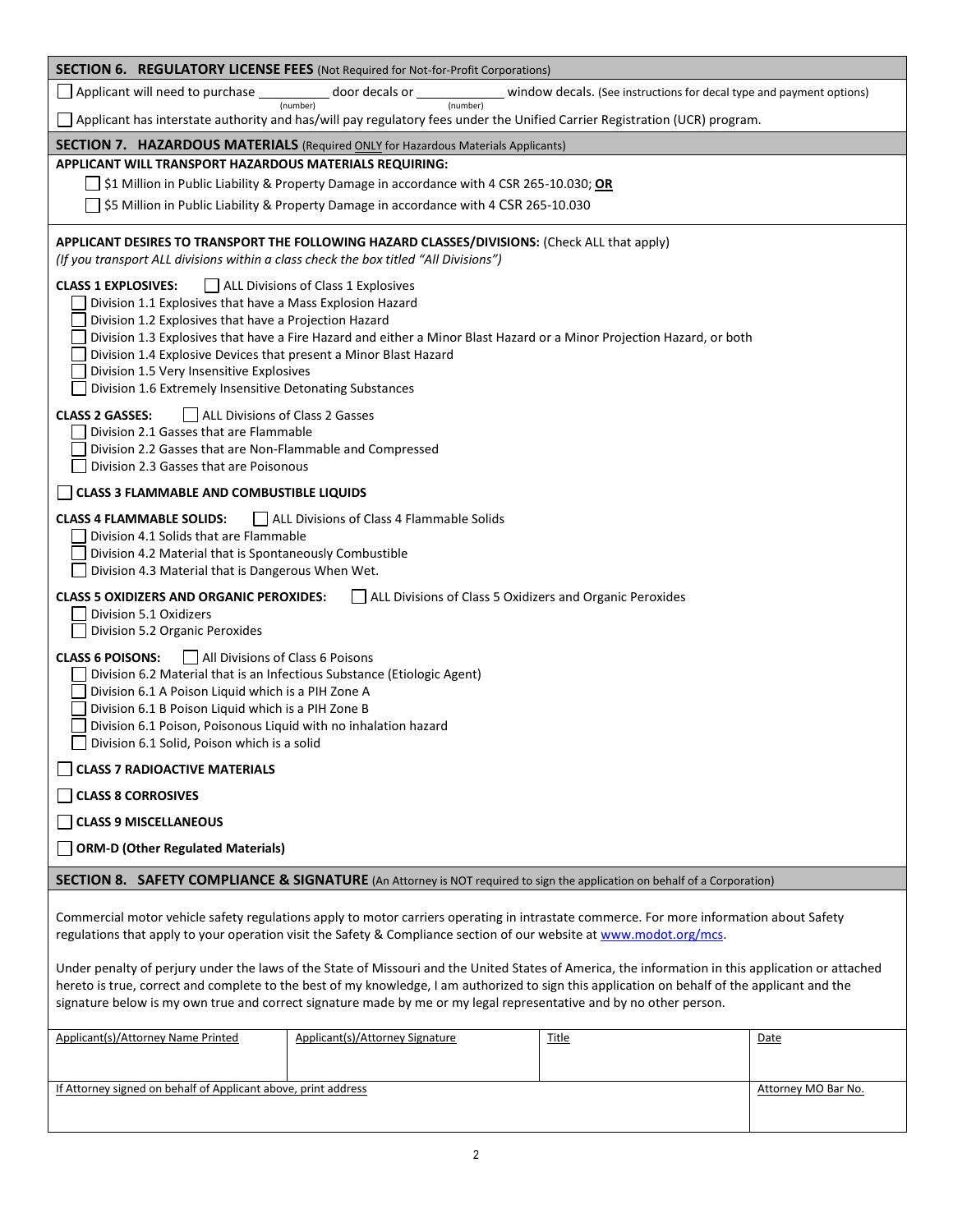# **CONTINUE THIS APPLICATION ONLY IF YOU HAVE CHECKED BOX 2, 3, 4 OR 5 UNDER SECTION 1B**

**SECTION 9. VERIFICATION OF WORKERS' COMPENSATION** (Required ONLY for Household Goods)

Applicant certified that it is COMPLIANT with RSMo 287 by procuring workers' compensation insurance coverage for its employees.

Applicant has permission from the Division of Workers' Compensation to SELF-INSURE its liabilities.

Applicant has less than five employees (defined as full and part-time, seasonal, and temporary employees) and is EXEMPT from procuring workers' compensation coverage.

**NOTE:** If your company is required to obtain workers' compensation insurance coverage and coverage lapses or is discontinued, any household goods authority issued pursuant to this application is subject to suspension until compliance is met.

|                        | SECTION 10. LIST OF APPLICANT'S EQUIPMENT TO BE USED                         |      |                                                                                                                                                                                                                                                                                                                                                                                                                                                                                                                                                                                                           |                         |                                                                                    |                                                                                                            |
|------------------------|------------------------------------------------------------------------------|------|-----------------------------------------------------------------------------------------------------------------------------------------------------------------------------------------------------------------------------------------------------------------------------------------------------------------------------------------------------------------------------------------------------------------------------------------------------------------------------------------------------------------------------------------------------------------------------------------------------------|-------------------------|------------------------------------------------------------------------------------|------------------------------------------------------------------------------------------------------------|
| <b>TYPE OF VEHICLE</b> | <b>MODEL YEAR</b>                                                            | MAKE | <b>SEATING CAPACITY</b><br>(EXCLUDING THE<br>DRIVER) OF<br>PASSENGER<br><b>VECHICLES OR</b><br>LICENSED WEIGHT<br>OF OTHER VEHICLES                                                                                                                                                                                                                                                                                                                                                                                                                                                                       | <b>REASONABLE VALUE</b> | <b>SPECIFY WHETHER</b><br>VEHICLE IS OWNED,<br>LEASED, OR TO BE<br><b>ACQUIRED</b> | <b>CHECK IF</b><br><b>EQUIPMENT WILL BE</b><br><b>USED TO HAUL</b><br><b>HAZARDOUS</b><br><b>MATERIALS</b> |
|                        |                                                                              |      |                                                                                                                                                                                                                                                                                                                                                                                                                                                                                                                                                                                                           |                         |                                                                                    | $\overline{\phantom{a}}$ YES<br> NO                                                                        |
|                        |                                                                              |      |                                                                                                                                                                                                                                                                                                                                                                                                                                                                                                                                                                                                           |                         |                                                                                    | $\overline{\phantom{a}}$ YES<br>$\Box$ NO                                                                  |
|                        |                                                                              |      |                                                                                                                                                                                                                                                                                                                                                                                                                                                                                                                                                                                                           |                         |                                                                                    | <b>YES</b><br>$\overline{\phantom{a}}$<br>NO                                                               |
|                        |                                                                              |      |                                                                                                                                                                                                                                                                                                                                                                                                                                                                                                                                                                                                           |                         |                                                                                    | YES<br><b>NO</b>                                                                                           |
|                        |                                                                              |      |                                                                                                                                                                                                                                                                                                                                                                                                                                                                                                                                                                                                           |                         |                                                                                    | <b>YES</b><br>$\overline{\phantom{a}}$<br>NO                                                               |
|                        |                                                                              |      |                                                                                                                                                                                                                                                                                                                                                                                                                                                                                                                                                                                                           |                         |                                                                                    | $\blacksquare$ YES<br><b>NO</b>                                                                            |
|                        |                                                                              |      |                                                                                                                                                                                                                                                                                                                                                                                                                                                                                                                                                                                                           |                         |                                                                                    | $\overline{\phantom{a}}$<br><b>YES</b><br><b>NO</b>                                                        |
|                        |                                                                              |      |                                                                                                                                                                                                                                                                                                                                                                                                                                                                                                                                                                                                           |                         |                                                                                    | $\Box$ YES<br>NO                                                                                           |
|                        |                                                                              |      |                                                                                                                                                                                                                                                                                                                                                                                                                                                                                                                                                                                                           |                         |                                                                                    | YES<br>$\overline{1}$<br>NO                                                                                |
|                        |                                                                              |      |                                                                                                                                                                                                                                                                                                                                                                                                                                                                                                                                                                                                           |                         |                                                                                    | $\overline{\phantom{a}}$ YES<br><b>NO</b>                                                                  |
|                        |                                                                              |      |                                                                                                                                                                                                                                                                                                                                                                                                                                                                                                                                                                                                           |                         |                                                                                    | YES<br><b>NO</b>                                                                                           |
|                        |                                                                              |      |                                                                                                                                                                                                                                                                                                                                                                                                                                                                                                                                                                                                           |                         |                                                                                    | $\overline{\phantom{a}}$ YES<br><b>NO</b>                                                                  |
|                        |                                                                              |      | Attach list if needed for additional equipment - Name Exhibit 10 at top of each additional page.                                                                                                                                                                                                                                                                                                                                                                                                                                                                                                          |                         |                                                                                    |                                                                                                            |
|                        |                                                                              |      | <b>SECTION 11. STATEMENT OF RATES TO BE CHARGED (Not Required for Household Goods)</b>                                                                                                                                                                                                                                                                                                                                                                                                                                                                                                                    |                         |                                                                                    |                                                                                                            |
|                        | TYPE OF RATE TO BE CHARGED (check all that apply)                            |      | PER PASSENGER - If you charge a per passenger fee you should choose Passengers Other than in Charter Service in Section 1.<br>GROUP - If you charge a group rate you should choose Passengers in Charter Service in Section 1.                                                                                                                                                                                                                                                                                                                                                                            |                         |                                                                                    |                                                                                                            |
| passenger charge.      |                                                                              |      | Please provide below a statement of the rates to be charged if authority is granted for the transportation of passengers in intrastate commerce.<br>Rates and charges might include minimum rate, rate per hour per vehicle type, rate per passenger (if applicable), seasonal rates or other<br>information that is specific and clear. For charter operations, the rates and charges must be for the use of the vehicle and cannot be a per                                                                                                                                                             |                         |                                                                                    |                                                                                                            |
|                        | your tariff in effect at the time of the movement as provided in the tariff. |      | HOUSEHOLD GOODS - Applicant must prepare a tariff after the authority is granted, but prior to start of business. The tariff will not be required to<br>be filed with Motor Carrier Services. See state regulation 7 CSR 265-10.050 for how to prepare a household goods tariff or request a copy of a<br>sample tariff. The tariff will be required to be posted in each terminal. You will be required to charge customers only those rates and charges in<br>TRANSPORTING PASSENGERS OTHER THAN CHARTER SERVICE - If you do not have interstate authority, you will be required to file your rates and |                         |                                                                                    |                                                                                                            |
|                        |                                                                              |      | charges with Motor Carrier Services in the form of a tariff prior to the grant of authority. Our agency will contact you at the time the application is                                                                                                                                                                                                                                                                                                                                                                                                                                                   |                         |                                                                                    |                                                                                                            |

ready to be issued.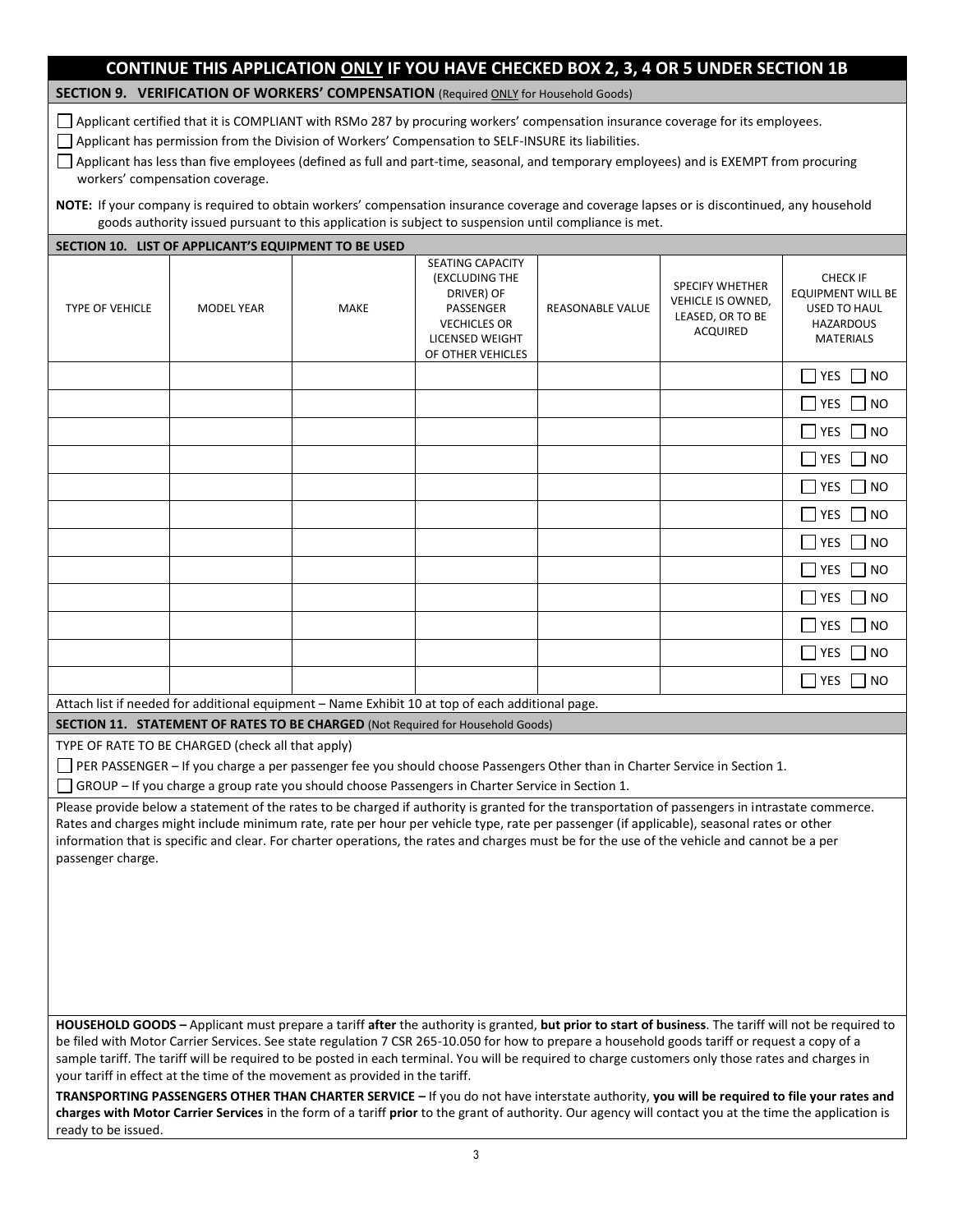| <b>SECTION 12. FINANCIAL FITNESS</b> This section is required for: HOUSEHOLD GOODS APPLICANTS; PASSENGER OTHER THAN CHARTER APPLICANTS; CHARTER<br>APPLICANTS WITH CAPACITY OF LESS THAN 16 PASSENGERS                                                                                                                                                                                                                                                                                                                                                                                                                                                                                                                             |                                                                 |                                                             |
|------------------------------------------------------------------------------------------------------------------------------------------------------------------------------------------------------------------------------------------------------------------------------------------------------------------------------------------------------------------------------------------------------------------------------------------------------------------------------------------------------------------------------------------------------------------------------------------------------------------------------------------------------------------------------------------------------------------------------------|-----------------------------------------------------------------|-------------------------------------------------------------|
| <b>BALANCE SHEET</b> (Copy this sheet as needed)<br>А.                                                                                                                                                                                                                                                                                                                                                                                                                                                                                                                                                                                                                                                                             |                                                                 |                                                             |
| If applicant is an individual partnership, complete Column A. For Partnerships, also complete a balance sheet for each partner. If applicant is a                                                                                                                                                                                                                                                                                                                                                                                                                                                                                                                                                                                  |                                                                 |                                                             |
| corporation or limited liability company, complete Columns A & B.<br>The Balance Sheet and Income Statement (Columns A & B) must be completed on a calendar year basis (January 1 through<br>December 31). Column B reflects actual data for the current calendar year OR for new corporations just starting business. If<br>you are an existing business and do not have any actual current year data available to report, please note N/A in this column.<br>You may add, by attachment, supplemental information to this financial statement if you feel it will help support the<br>application. Additional information may also be requested by our agency if your financial statement appears incomplete or<br>questionable. | (A)<br><b>For Year</b><br><b>Ending</b><br>(Month/Year)         | (B)<br><b>Current Year</b><br><b>Ending</b><br>(Month/Year) |
| <b>1. TOTAL CURRENT ASSETS</b><br>Include cash in checking and savings; amounts due from others; prepaid insurance, taxes, or other payments;<br>cost of materials and supplies on hand; and other near cash assets.                                                                                                                                                                                                                                                                                                                                                                                                                                                                                                               | \$                                                              | \$                                                          |
| 2. OTHER ASSETS<br>Include trucks, trailers (or buses) and other equipment shown in Section 10 above, minus depreciation; and<br>other property.                                                                                                                                                                                                                                                                                                                                                                                                                                                                                                                                                                                   | \$                                                              | \$                                                          |
| 3. TOTAL ASSETS (Add lines 1 and 2 above)                                                                                                                                                                                                                                                                                                                                                                                                                                                                                                                                                                                                                                                                                          | \$                                                              | \$                                                          |
| <b>4. TOTAL CURRENT LIABILITIES</b><br>Include any amount due to others within 1 year or less on any loans, accounts due, or other debt.                                                                                                                                                                                                                                                                                                                                                                                                                                                                                                                                                                                           | \$                                                              | \$                                                          |
| <b>5. TOTAL LONG TERM LIABILITIES</b><br>Include any amount due to others after 1 year on any loans, accounts due, or other debt.                                                                                                                                                                                                                                                                                                                                                                                                                                                                                                                                                                                                  | \$                                                              | \$                                                          |
| 6. CAPITAL STOCK (Corporations only)                                                                                                                                                                                                                                                                                                                                                                                                                                                                                                                                                                                                                                                                                               |                                                                 |                                                             |
| 7. RETAINED EARNINGS, CONTRIBUTED CAPITAL, OR EQUITY OF LIMITED COMPANIES (Corporations only)                                                                                                                                                                                                                                                                                                                                                                                                                                                                                                                                                                                                                                      | \$                                                              | \$                                                          |
| 8. NET WORTH-PARTNERS OR INDIVIDUALS                                                                                                                                                                                                                                                                                                                                                                                                                                                                                                                                                                                                                                                                                               | \$                                                              | \$                                                          |
|                                                                                                                                                                                                                                                                                                                                                                                                                                                                                                                                                                                                                                                                                                                                    | \$                                                              | \$                                                          |
| 9. TOTAL LIABILITIES AND EQUITY (Add Lines 4 through 8)                                                                                                                                                                                                                                                                                                                                                                                                                                                                                                                                                                                                                                                                            | \$                                                              | \$                                                          |
|                                                                                                                                                                                                                                                                                                                                                                                                                                                                                                                                                                                                                                                                                                                                    |                                                                 |                                                             |
| <b>B.</b><br><b>PRO-FORMA BALANCE SHEET</b><br>If applicant is a partnership, corporation, or limited liability company, check only one box below and provide information if needed.                                                                                                                                                                                                                                                                                                                                                                                                                                                                                                                                               |                                                                 |                                                             |
| In order to provide the proposed service if this authority is granted, applicant does NOT intend to acquire any additional assets or liabilities.                                                                                                                                                                                                                                                                                                                                                                                                                                                                                                                                                                                  |                                                                 |                                                             |
| In order to provide the proposed service if this authority is granted, applicant does intend to purchase additional assets or incur additional                                                                                                                                                                                                                                                                                                                                                                                                                                                                                                                                                                                     |                                                                 |                                                             |
| liabilities as follows:<br>(Include a description of the items, the amount of the purchase and any associated debt or loan amount)                                                                                                                                                                                                                                                                                                                                                                                                                                                                                                                                                                                                 |                                                                 |                                                             |
|                                                                                                                                                                                                                                                                                                                                                                                                                                                                                                                                                                                                                                                                                                                                    |                                                                 |                                                             |
| C.<br><b>INCOME AND EXPENSE STATEMENT</b>                                                                                                                                                                                                                                                                                                                                                                                                                                                                                                                                                                                                                                                                                          |                                                                 |                                                             |
| WAGE EARNER ONLY (IF CHECKED, DO NOT COMPLETE LINES 1-5 BELOW)                                                                                                                                                                                                                                                                                                                                                                                                                                                                                                                                                                                                                                                                     | $(\Lambda)$<br><b>For Year</b><br><b>Ending</b><br>(Month/Year) | (B)<br><b>Current Year</b><br><b>Ending</b><br>(Month/Year) |
| <b>1. TOTAL REVENUE</b><br>Include all sales/revenue minus any costs of goods sold.                                                                                                                                                                                                                                                                                                                                                                                                                                                                                                                                                                                                                                                | \$                                                              | \$                                                          |
| <b>2. TOTAL EXPENSES</b>                                                                                                                                                                                                                                                                                                                                                                                                                                                                                                                                                                                                                                                                                                           |                                                                 |                                                             |
| Include all operating expenses such as salaries and fringes, depreciation, insurance, repairs, fuel and oil, tires,<br>office, and other expenses, insurance, utilities, rent paid for vehicles or office equipment, operating taxes and<br>licenses, legal and professional fees and other expenses.                                                                                                                                                                                                                                                                                                                                                                                                                              | \$                                                              | \$                                                          |
| 3. NET OPERATING REVENUE (Line 1 minus Line 2)                                                                                                                                                                                                                                                                                                                                                                                                                                                                                                                                                                                                                                                                                     | \$                                                              | \$                                                          |
| <b>4. OTHER OPERATING INCOME AND EXPENSES</b><br>Include mortgage or other interest expense; and gain (or loss) on sale of assets                                                                                                                                                                                                                                                                                                                                                                                                                                                                                                                                                                                                  | \$                                                              | \$                                                          |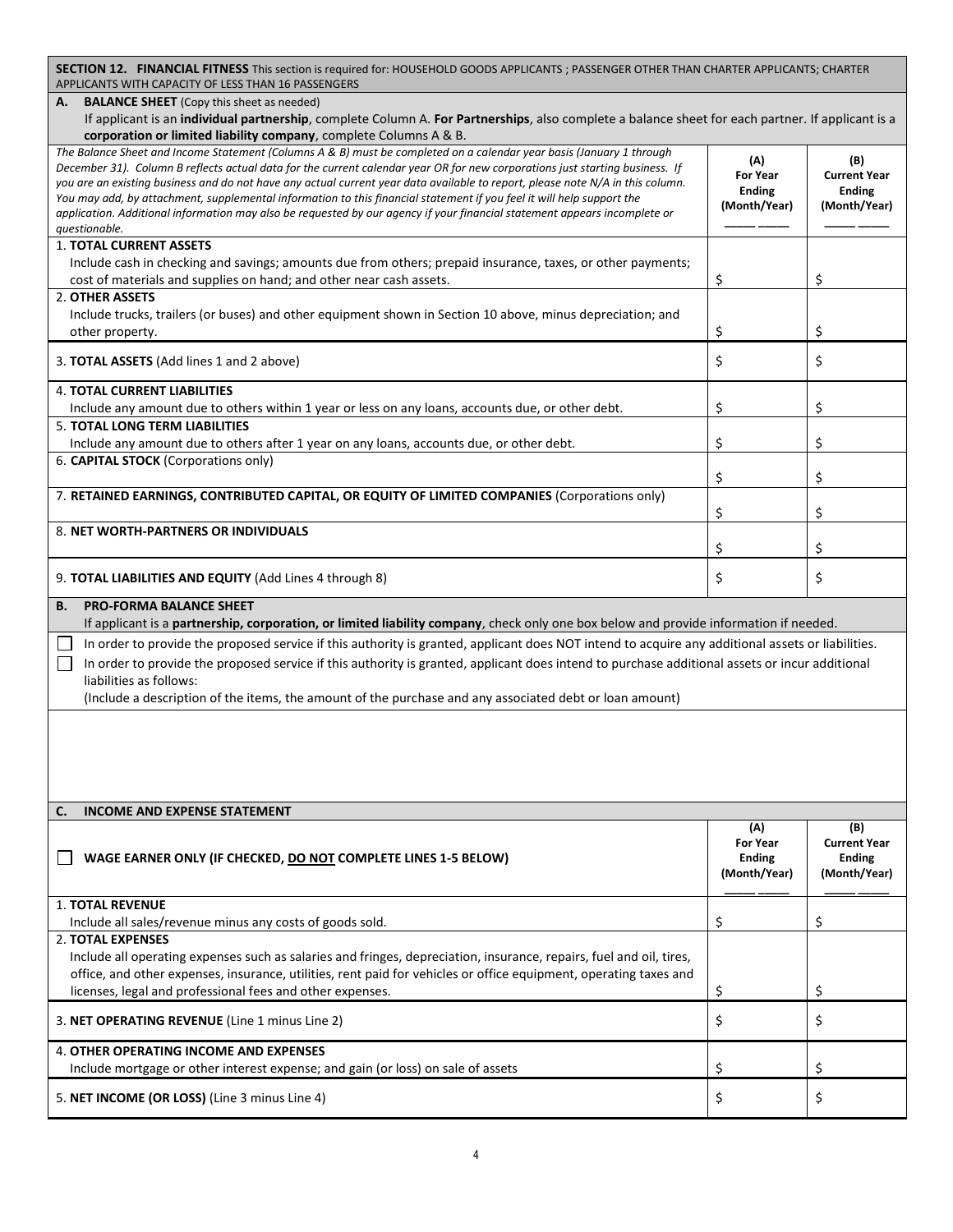# **MO-1 FORM INSTRUCTIONS**

# **SECTION 1 – TYPE OF REQUEST**

**A. TYPE OF CARRIER –** Check the box that represents Common Carrier or Contract Carrier. *If contract carrier, attach a copy of the contract.*

# **B. TYPE OF AUTHORITY – J** Check all boxes that apply to the type of authority being requested.

| Property                         | Authorization to transport property, except household goods and passengers.                                   |
|----------------------------------|---------------------------------------------------------------------------------------------------------------|
|                                  | THIS INCLUDES HAZARDOUS MATERIALS - if hauling hazardous materials, also check Hazardous                      |
|                                  | Materials.                                                                                                    |
| Household Goods                  | Authorization to transport personal effects and property to be used in a dwelling, store, office, or          |
|                                  | institution; or articles that require specialized handling and equipment used in moving household goods.      |
| Passengers Other than in Charter | Authorization to transport passengers for-hire at a per passenger fee.                                        |
| Service                          |                                                                                                               |
| Passengers in Charter Service    | Authorization to transport passenger groups from a point of origin to a predetermined destination at a        |
|                                  | fixed charge for the vehicle (charges are usually per mile or per hour and are paid in a single amount to the |
|                                  | carrier for the entire group).                                                                                |
| Passengers Other than in Charter | Check the box to indicate the type of not-for-profit corporation.                                             |
| Service - Not-For-Profit         |                                                                                                               |

**C – TRANSFER OF AUTHORITY –** A Transfer of Authority indicates a change in ownership or type of business (e.g. Joe Smith is now MO Carrier LLC). Indicate if the transfer is full or partial (if partial, attach a description of the portion of authority to be transferred and title it Exhibit 1C). Be sure to include the USDOT number and Name of Carrier transferring authority. *The Name of the Carrier is the company name or legal name registered with the Missouri Secretary of State.*

*A corporation that has sold its stock, but has not dissolved, liquidated, or merged with another corporation has not changed its legal form so a Transfer of Authority is NOT required.*

**Interstate carriers must also complete the transfer with the Federal Motor Carrier Safety Administration. Information can be verified at**  [www.safer.fmcsa.dot.gov](file:///C:/Users/rickaa1/Desktop/Forms/www.safer.fmcsa.dot.gov)**.**

**Companies with apportioned license plates (IRP) and/or a fuel tax license (IFTA) must update information with those programs to receive new cab cards and/or an IFTA license in the new name. This may require submission of new titles and/or leases.**

When requesting a transfer, a signature is required in this section and in Section 8 on page 2 before the application can be processed.

# **SECTION 2 – GENERAL INFORMATION**

**USDOT Number** – A USDOT number is required for operation in intrastate commerce in the state of Missouri. A USDOT number can be obtained at [www.fmcsa.dot.gov/registration.](http://www.fmcsa.dot.gov/registration)

**FEIN Number/Social Security Number** – An FEIN number is a federal Tax ID number. A sole proprietor who does not have an FEIN number should enter a Social Security Number.

**Legal Name** – This is the Company name or Legal Name registered with the Missouri Secretary of State. This name MUST be the same as the name registered with the FMCSA and the Missouri Secretary of State's Office, if applicable.

**Doing Business As (DBA) Name** – A DBA is a name that a company may use that is different from their legal company name. If using a DBA name, it MUST be registered with the Missouri Secretary of State. *Fictitious name registrations can be filed online a[t https://www.sos.mo.gov](https://www.sos.mo.gov/) or by calling 1.866.223.6535.*

**Principle Place of Business** – The Principle Place of Business address is the location where the safety records of the company are kept or can be made available*.* This must be a physical location, not a PO Box.

**Mailing Address** – Enter the mailing address if different than the principal place of business address. This address may be a PO box.

### **SECTION 3 – FORM OF BUSINESS**

**A. BUSINESS TYPE –** Check the box that represents the type of business. This MUST be the same as the type of business registered with the Missouri Secretary of State.

**B. OUT OF STATE ORGANIZATION –** Provide the state where the business is organized, if other than Missouri.

**C. COMPANY OFFICERS –** List the company's officers, partners, or members and their titles. *This is not required for sole proprietors.*

**SECTION 4 – PUBLIC LIABILITY SECURITY-INSURANCE**

The company's insurance company must file the required insurance forms BEFORE authority can be granted. This form must include: Motor Carrier Name, DBA Name (if applicable), Business Address as reflected in Section 2. **THIS MUST BE THE SAME AS THE NAME REGISTERED WITH THE FMCSA AND THE MISSOURI SECRETARY OF STATE.**